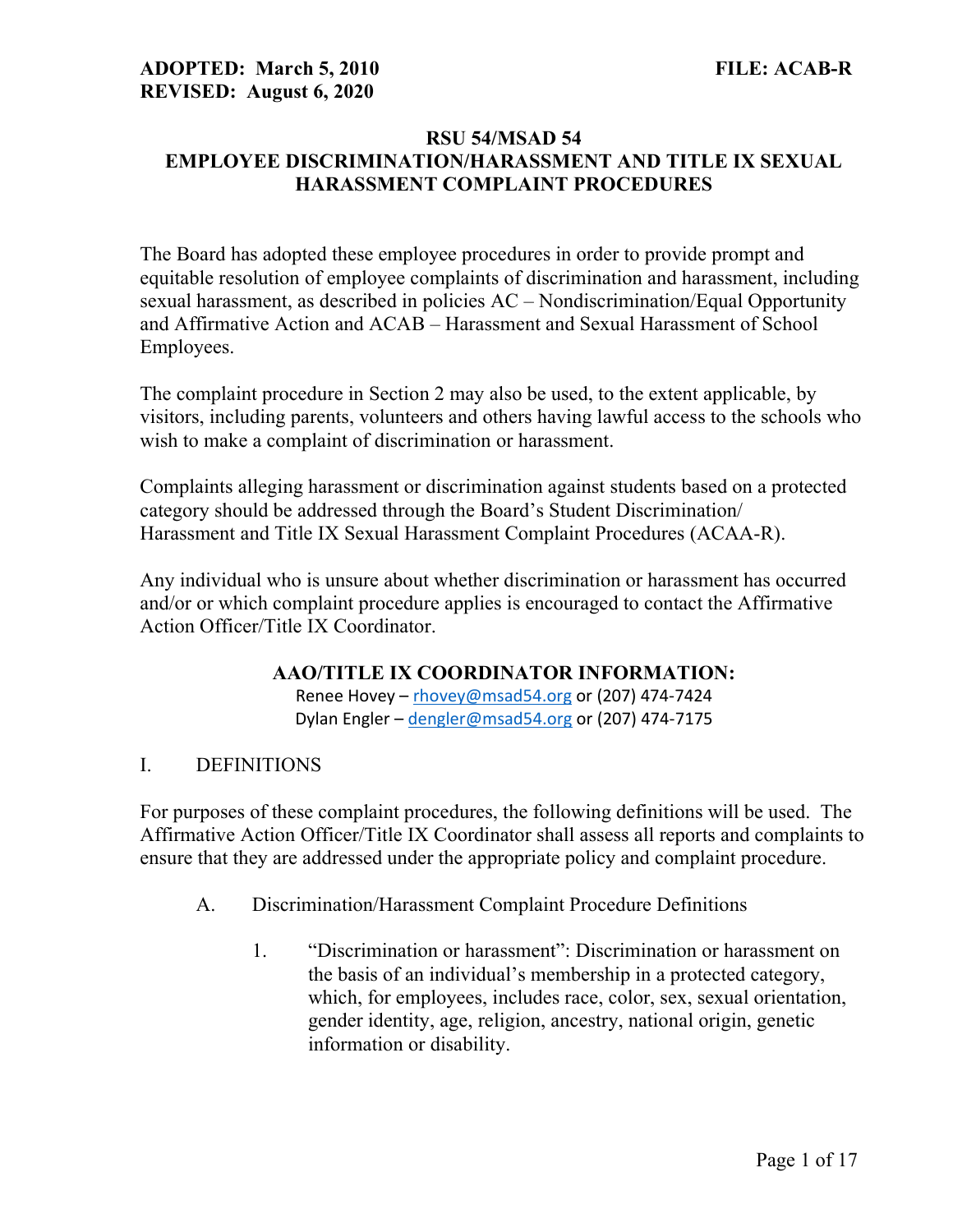- 2. "Discrimination": Treating individuals differently, or interfering with or preventing them from enjoying the advantages or privileges afforded to others because of their membership in a protected category.
- 3. "Harassment": Oral, written, graphic, electronic or physical conduct relating to an individual's actual or perceived membership in a protected category that is sufficiently severe, pervasive or persistent so as to interfere with or limit that individual's ability to participate in the school unit's programs or activities by creating a hostile, intimidating or offensive environment.
- 4. Under Title VII and under Maine law/regulations, sexual harassment is defined differently than under Title IX. Maine Human Rights Commission regulations define sexual harassment as conduct on the basis of sex which satisfies one or more of the following:
	- a. Submission to such conduct is made either explicitly or implicitly a term or condition of an individual's employment;
	- b. Submission to or rejection of such conduct by an employee is used as the basis for employment decisions affecting the employee; or
	- c. Such conduct has the purpose or effect of unreasonably interfering with an individual's work performance or creating an intimidating, hostile or offensive working environment.
- 5. "Sexual orientation": Under Maine law, this means a person's "actual or perceived heterosexuality, bisexuality, homosexuality or gender identity or expression."
- 6. "Gender identity": Under Maine law, this means "the gender-related identity, appearance, mannerisms or other gender-related characteristics of an individual, regardless of the individual's assigned sex at birth."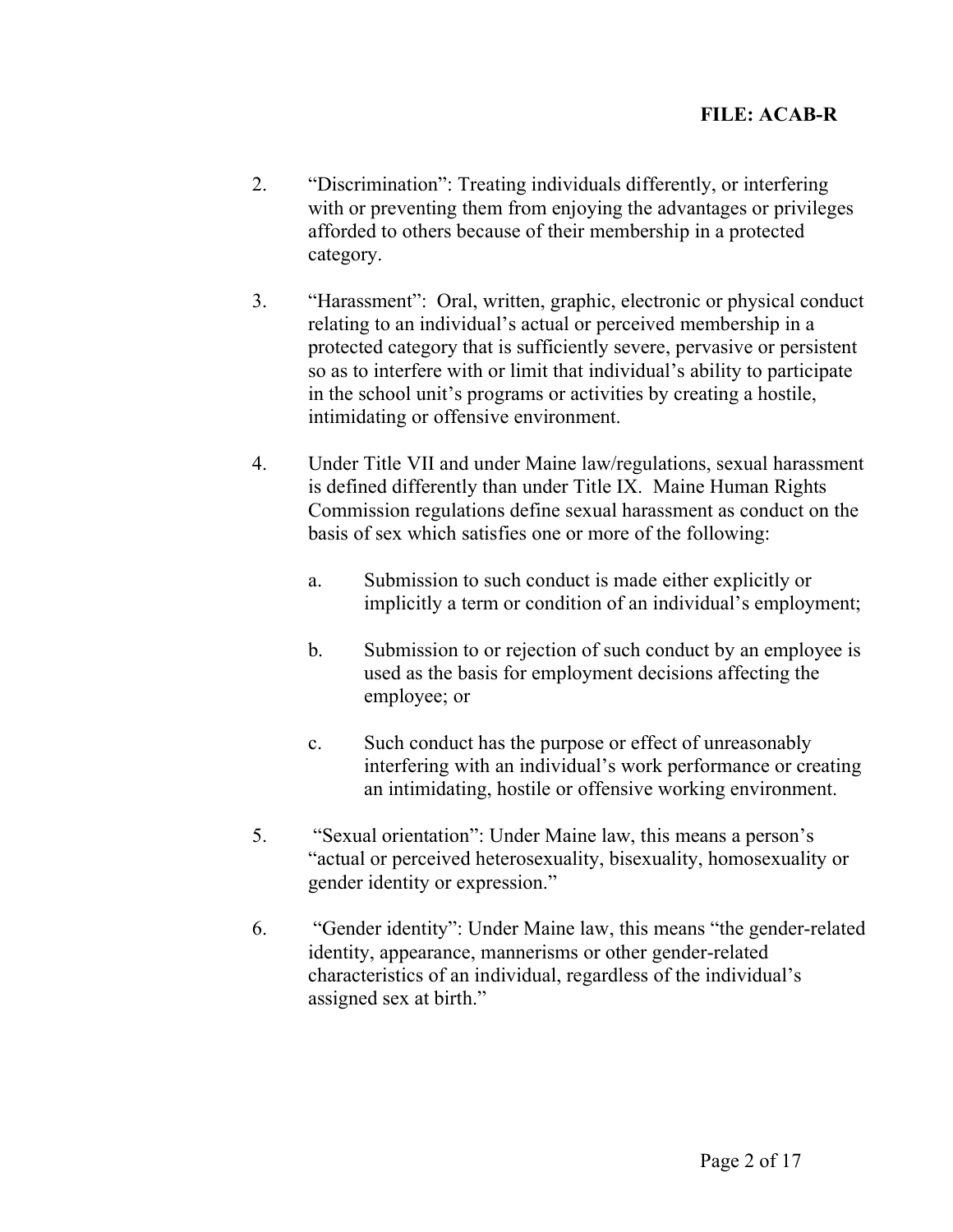- 7. "Complaint" is defined as an allegation that an employee or other third party has been discriminated against or harassed on the basis of race, color, sex, sexual orientation, gender identity, age, religion, ancestry, national origin, genetic information or disability (and in regard to sex, conduct not otherwise addressed in the Title IX regulations and Section 3 of ACAB-R).
- 8. "Employee": Whenever the term "employee" is used in Section 2, it includes visitors or others who have a lawful basis to make a complaint of discrimination or harassment.
- B. Title IX Sexual Harassment Complaint Procedure Definitions
	- 1. "Title IX sexual harassment": Under the federal Title IX regulations, sexual harassment includes the following conduct on the basis of sex which takes place within the context of the school unit's education programs and activities:
		- a. "Quid pro quo" sexual harassment by a school employee: Conditioning a school aid, benefit or service (such as a promotion or favorable evaluation) on an individual's participation in unwelcome sexual conduct;
		- b. "Hostile environment" sexual harassment: Unwelcome conduct based on sex that a reasonable person would determine is so severe, pervasive and objectively offensive that it effectively denies an individual's equal access to the school unit's education programs and activities; or
		- c. Sexual assault, dating violence, domestic violence and stalking as these terms are defined in federal laws.
	- 2. "Report": Under the Title IX regulations, any individual may make a report of sexual harassment involving an employee, whether the individual is the alleged victim or not. A report must be made to the Affirmative Action Officer/Title IX Coordinator. A report triggers certain actions by the AAO/Title IX Coordinator for the alleged victim of sexual harassment, but an investigation is not conducted unless a "Formal Complaint" is filed.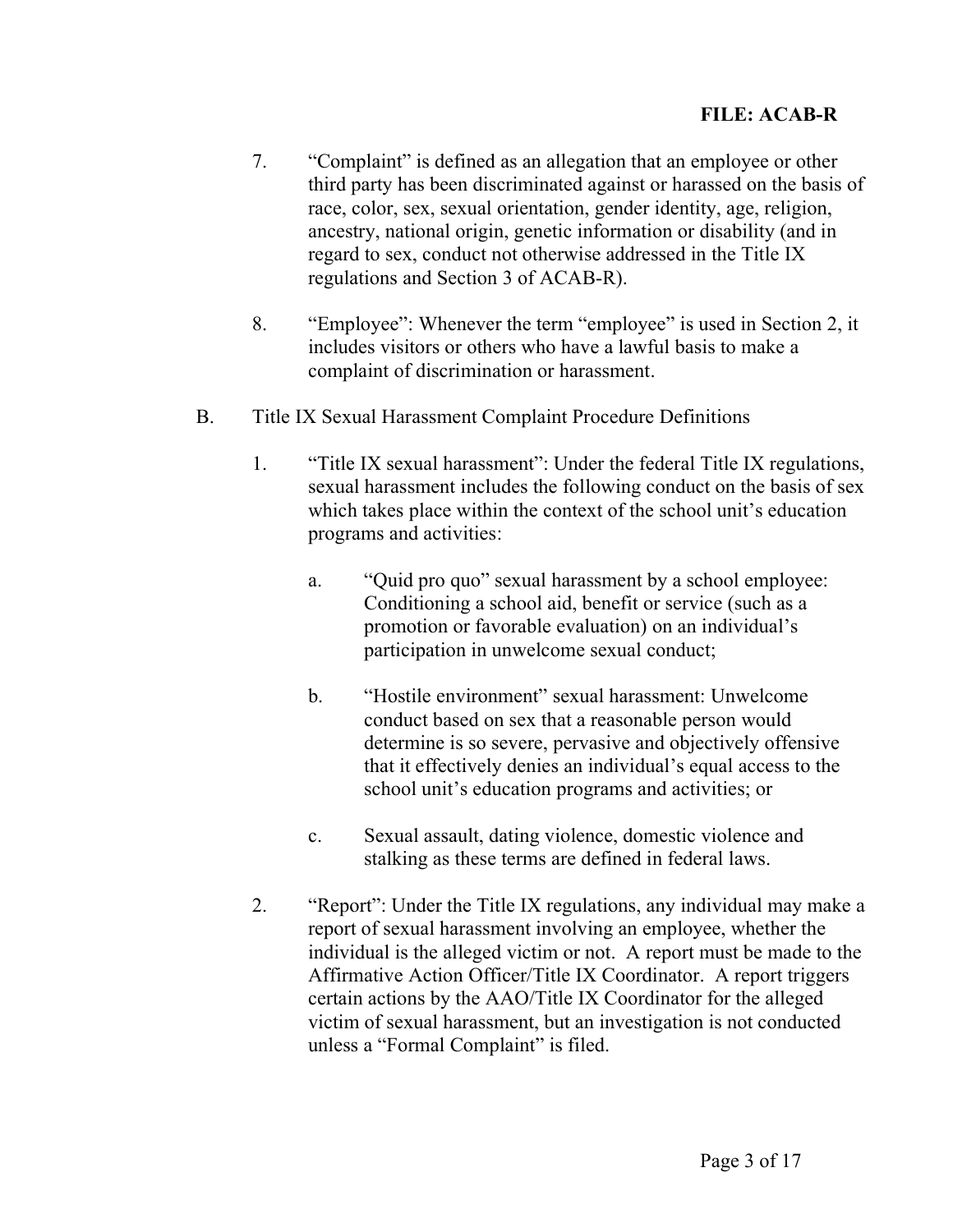- 3. "Formal Complaint": Under Title IX, the alleged victim of sexual harassment can file a written complaint that triggers the complaint procedure in Section 3 of ACAB-R. Only a school employee (and in certain circumstances, the AAO/Title IX Coordinator) may file a formal complaint.
- 4. "Employee": For the purpose of this procedure, "employee" means an applicant for employment or a current employee of the school unit.

# II. DISCRIMINATION/HARASSMENT COMPLAINT PROCEDURE

This procedure should be used for any complaint of unlawful harassment or discrimination based on a protected category which does not involve Title IX sexual harassment.

- A. How to Make A Complaint
	- 1. An employee who believes they have been unlawfully harassed or discriminated against (as such terms are defined in Section 1.A.1-3) is encouraged to try to resolve the problem by informing the individual(s) that the behavior is unwelcome or offensive, and requesting that the behavior stop. This shall not prevent the employee from making an immediate complaint to the AAO/Title IX Coordinator.
	- 2. Any employee who believes they have been harassed or discriminated against should report their concern promptly to the AAO/Title IX Coordinator. A written complaint must include basic information concerning the allegation of harassment or discrimination (i.e., date, time, location, individual(s) who alleged engaged in harassment or discrimination, description of allegation).
	- 3. Employees who are unsure as to whether unlawful discrimination or harassment has occurred, or who need assistance in preparing a written complaint, are encouraged to discuss the matter with the AAO/Title IX Coordinator.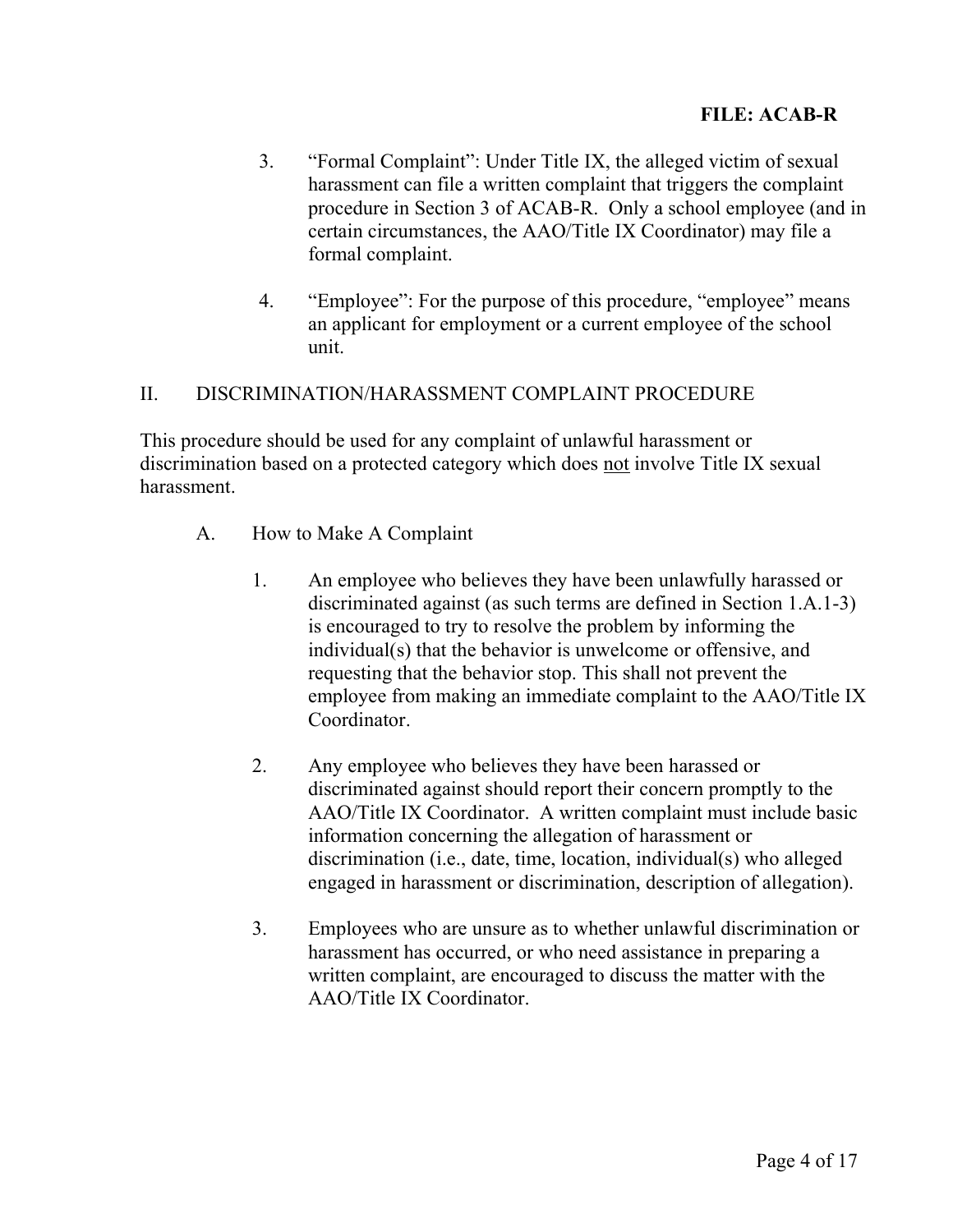- 4. Employees will not be retaliated against for reporting suspected discrimination or harassment, or for participating in an investigation. Retaliation is illegal under federal and state nondiscrimination laws, and any retaliation will result in disciplinary measures, up to and including discharge.
- 5. Any employee who believes they have been discriminated against or harassed is encouraged to utilize the school unit's complaint procedure. However, employees are hereby notified that they also have the right to report incidents of discrimination or harassment to the Maine Human Rights Commission, 51 State House Station, Augusta, Maine 04333 (telephone: 207-624-6290) and/or to the federal Office for Civil Rights, U.S. Department of Education, 5 Post Office Square, 8<sup>th</sup> Floor, Boston, MA 02109-3921 (telephone: 617-289-0111).
- B. Complaint Handling and Investigation
	- 1. The AAO/Title IX Coordinator will promptly inform the Superintendent and the person who is the subject of the complaint (respondent) that a complaint has been received.
	- 2. The AAO/Title IX Coordinator may pursue an informal resolution of the complaint with the agreement of the parties involved. Any party to the complaint may decide to end the informal resolution process and pursue the formal process at any point. Any informal resolution is subject to the approval of the parties and the Superintendent, who shall consider whether the resolution is in the best interest of the school unit and the parties in light of the particular circumstances and applicable policies and laws.
	- 3. The AAO/Title IX Coordinator may implement supportive measures (consistent with any applicable collective bargaining agreement provisions) to reduce the risk of further discrimination or harassment while an investigation is pending. Examples of supportive measures include, but are not limited to, ordering no contact between the individuals involved; changing a work location or changing a work schedule.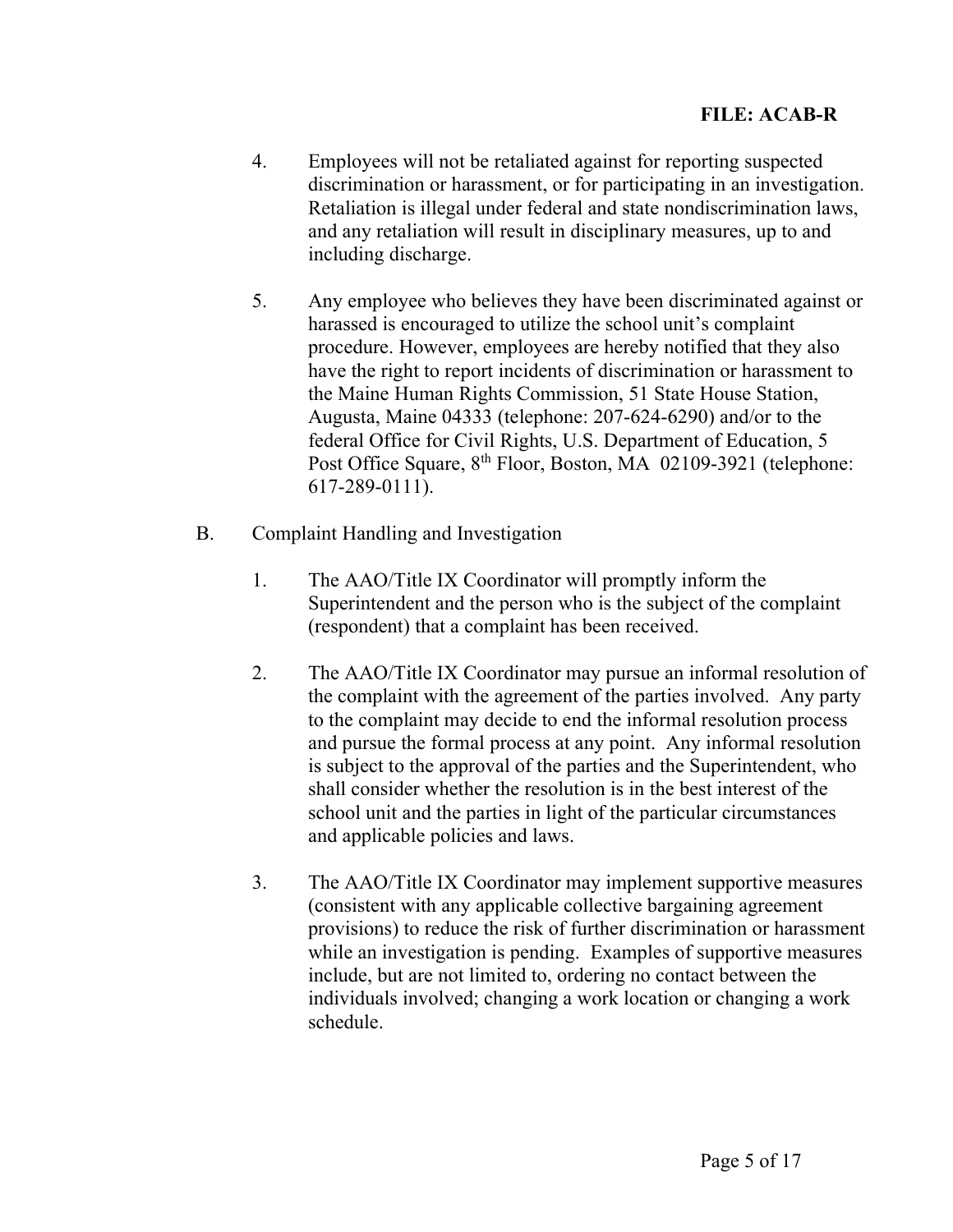- 4. The complaint will be investigated by a trained internal or external individual designated by the Superintendent and the AAO/Title IX Coordinator. Any complaint about an employee who holds a supervisory position shall be investigated by a person who is not subject to that supervisor's authority. Any complaint about the Superintendent should be submitted to the Chair of the Board, who should consult with legal counsel concerning the handling and investigation of the complaint.
- 5. The investigator shall consult with the AAO/Title IX Coordinator as agreed during the investigation process.
- 6. The respondent will be provided with an opportunity to be heard as part of the investigation. The complainant shall not be required to attend meetings with the respondent, but may choose to do so as part of an informal resolution process.
- 7. The complainant and the respondent may suggest witnesses and/or submit materials they believe are relevant to the complaint.
- 8. If the complaint is against an employee of the school unit, any rights conferred under an applicable collective bargaining agreement shall be applied.
- 9. Privacy rights of all parties to the complaint shall be maintained in accordance with applicable state and federal laws.
- 10. The investigation shall be completed within 40 business days of receiving the complaint, if practicable. Reasonable extensions of time for good reason shall be allowed.
- 11. The investigator shall provide a written report and findings to the AAO/Title IX Coordinator.
- C. Findings and Subsequent Actions
	- 1. The AAO/Title IX Coordinator shall consult with the Superintendent concerning the investigation and findings.
	- 2. If there is a finding that discrimination or harassment occurred, the AAO/Title IX Coordinator, in consultation with the Superintendent: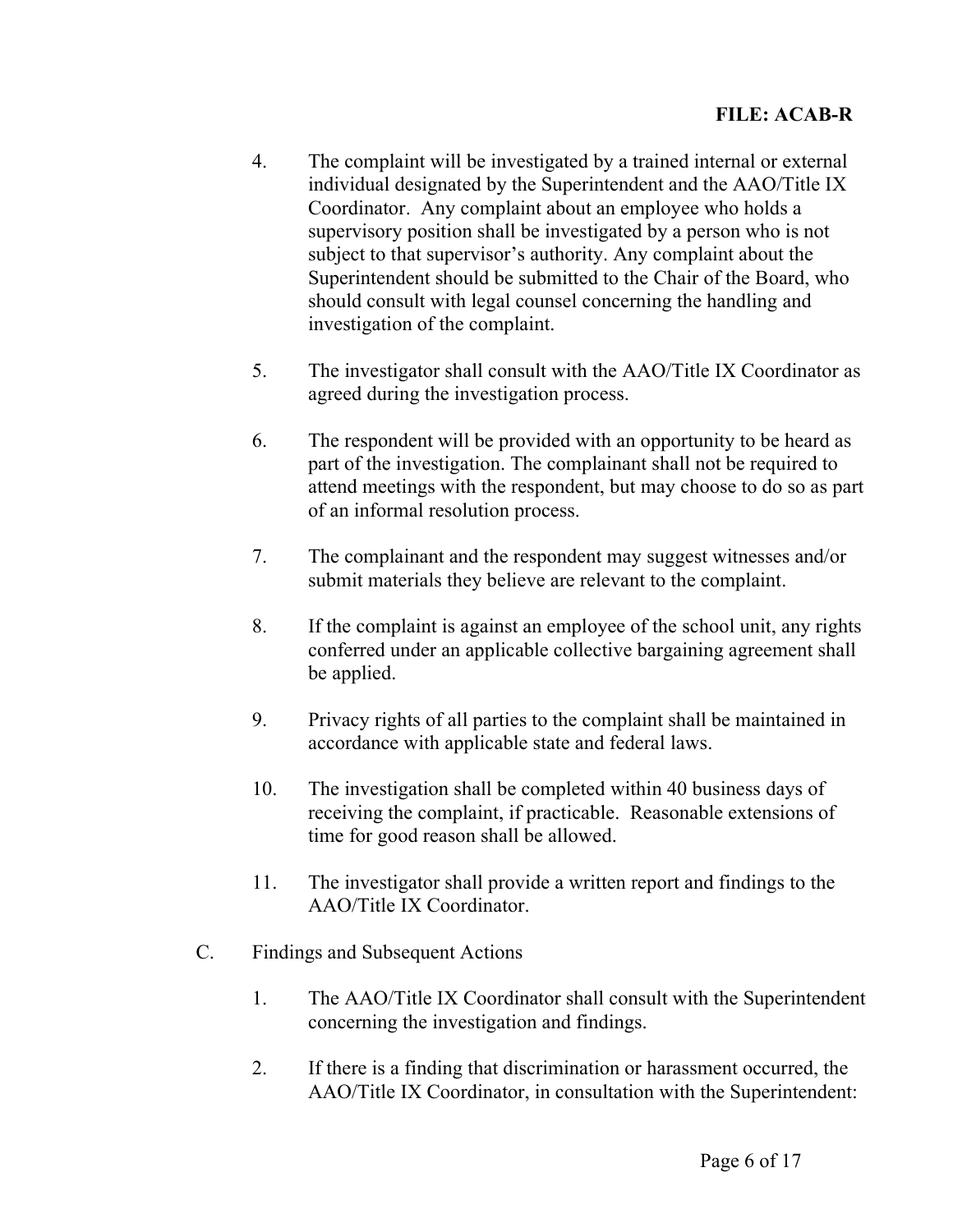- a. Shall determine what remedial action, if any, is required to end the discrimination or harassment, remedy its effect and prevent recurrence; and
- b. Determine what disciplinary action should be taken against the individual(s) who engaged in discrimination or harassment, if any.
- 3. Inform the complainant and the respondent in writing of the results of the investigation and its resolution (in accordance with applicable state and federal privacy laws).
- D. Appeals
	- 1. After the conclusion of the investigation, the complainant or respondent may seek an appeal of the findings solely on the basis of either: (a) prejudicial procedural error or (b) the discovery of previously unavailable relevant evidence that could significantly impact the outcome.
	- 2. Appeals must be submitted in writing to the Superintendent within five business days after receiving notice of the resolution.
	- 3. Upon receipt of a valid appeal, the Superintendent shall provide notice to the other party, along with an opportunity to provide a written statement within five business days.
	- 4. The Superintendent shall review the available documentation and may conduct further investigation if deemed appropriate.
	- 5. The Superintendent's decision on the appeal shall be provided to the parties within 10 business days, if practicable. The Superintendent's decision shall be final.
- E. Records

The AAO/Title IX Coordinator shall keep a written record of the complaint process.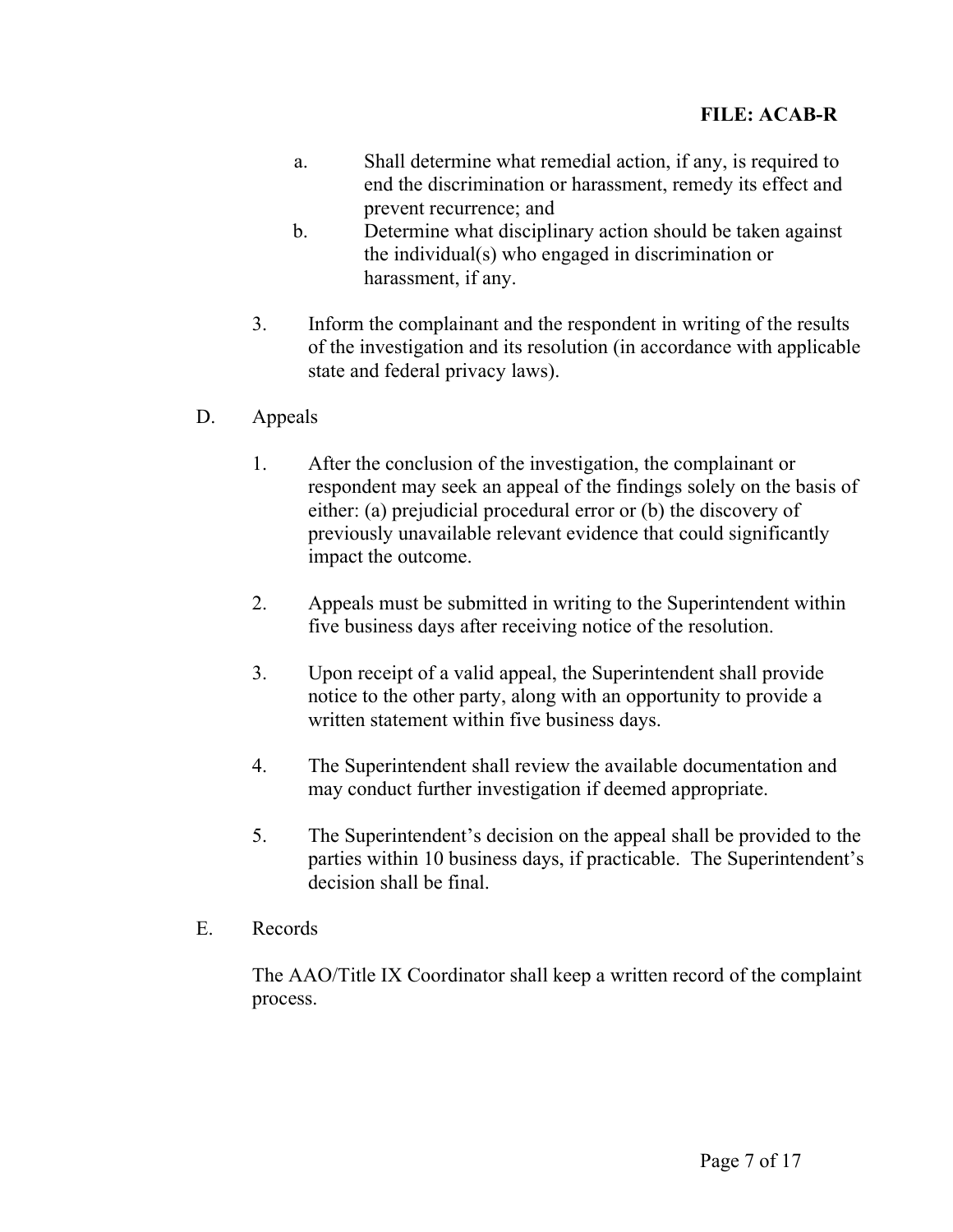# III. TITLE IX SEXUAL HARASSMENT COMPLAINT PROCEDURE

This section should be used only for complaints of Title IX sexual harassment as defined in Section 1.B.1.

- A. How to Make A Report
	- 1. Any individual who believes an employee has been sexually harassed (as this term is defined in Section 1.B.1) may make a report to the AAO/Title IX Coordinator.
	- 2. If the individual making the report is the alleged victim, or if the alleged victim is identified by the individual making the report, the AAO/Title IX Coordinator will meet with the alleged victim to discuss supportive measures that may be appropriate in the particular circumstances and explain the process for filing a formal complaint.
		- a. Supportive measures are individualized measures designed to ensure the employee can continue to access and perform their work (such as requiring no contact between individuals, temporarily moving work locations or changing schedules, etc.).
		- b. Supportive measures may be continued even if the alleged victim chooses not to file a formal complaint, if appropriate under the particular circumstances.
	- 3. The school unit cannot provide an informal resolution process for resolving a report until a formal complaint is filed.
	- 4. Employees will not be retaliated against for reporting sexual harassment, or for participating in an investigation. Retaliation is illegal under federal and state nondiscrimination laws, and any retaliation will result in disciplinary actions, up to and including discharge.
	- 5. Any employee who believes they have been the victim of sexual harassment is encouraged to utilize the school unit's complaint procedures. However, employees are hereby notified that they also have the right to report sexual harassment to the Maine Human Rights Commission, 51 State House Station, Augusta, Maine 04333 (telephone: 207-624-6290) and/or to the federal Office for Civil Rights, U.S. Department of Education, 5 Post Office Square, 8<sup>th</sup> Floor, Boston, MA 02109-3921 (telephone: 617-289-0111).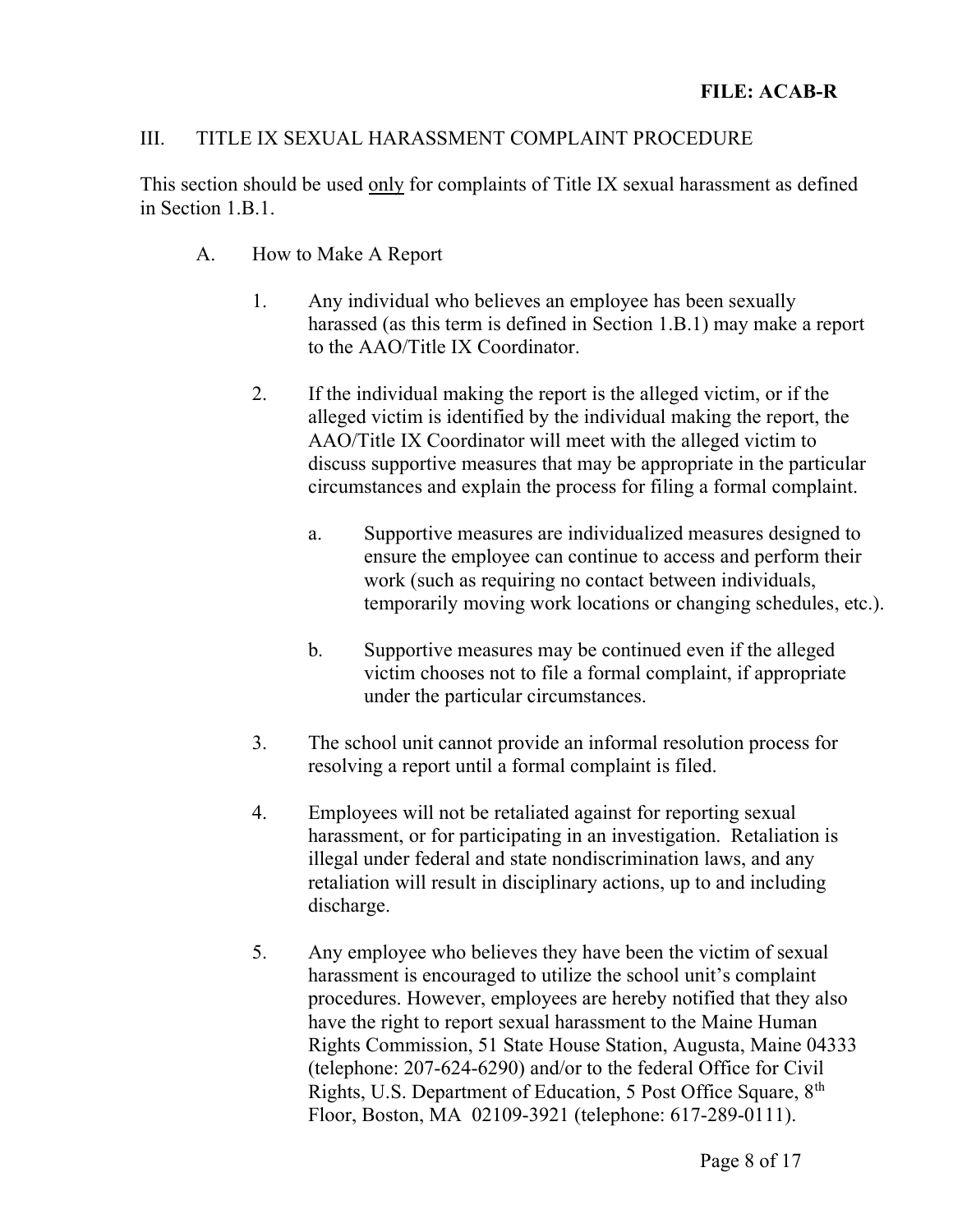- 6. The Superintendent shall be informed of all reports and formal complaints of sexual harassment.
- B. How to Make A Formal Complaint
	- 1. An alleged victim may file a formal written complaint requesting investigation of alleged Title IX sexual harassment. The written complaint must include basic information concerning the allegation of sexual harassment (i.e., date, time, location, individual(s) who alleged engaged in sexual harassment, description of allegation).

 Employees who need assistance in preparing a formal written complaint, are encouraged to consult with the AAO/Title IX Coordinator.

- 2. In certain circumstances, the AAO/Title IX Coordinator may file a formal complaint even when the alleged victim chooses not to. Examples include if the respondent (person alleged to have engaged in sexual harassment) has been found responsible for previous sexual harassment or there is a safety threat within the school unit). In such cases, the alleged victim is not a party to the case, but will receive notices as required by the Title IX regulations at specific points in the complaint process.
- 3. In accordance with the Title IX regulations, the AAO/Title IX Coordinator must dismiss a formal complaint under this Title IX procedure if: a) the conduct alleged in the formal complaint does not constitute sexual harassment under the Title IX regulations and this policy; b) if the conduct alleged did not occur within the scope of the school unit's education programs and activities, or c) did not occur in the United States.
- 4. In accordance with the Title IX regulations, the AAO/Title IX Coordinator may dismiss a formal complaint under this Title IX procedure if: a) a complainant withdraws the formal complaint, or withdraws particular allegations within the complaint; b) the respondent is no longer employed by the school unit; or c) there are specific circumstances that prevent the school unit from gathering evidence sufficient to reach a determination regarding the formal complaint.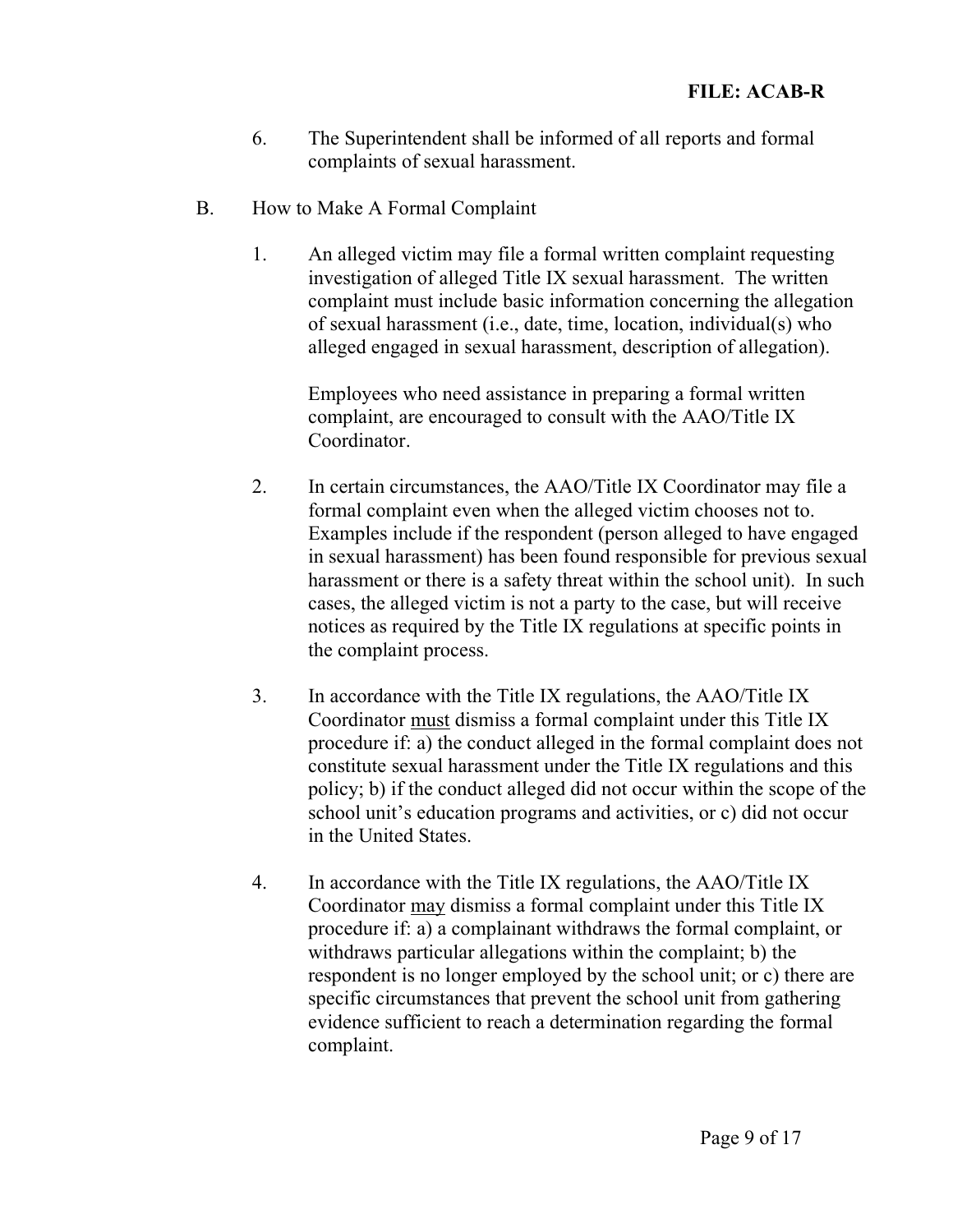- 5. If a formal complaint is dismissed under this Title IX procedure, the AAO/Title IX Coordinator will promptly and simultaneously send written notices to the parties explaining the reasons. Parties have the opportunity to appeal dismissals in accordance with subsection I below.
- 6. If the conduct alleged potentially violates other laws, Board policies and/or professional expectations, the school unit may address the conduct under Section 2 or another applicable policy/procedure.
- C. Administrative Leave

The Superintendent may place a respondent on administrative leave during the complaint procedure:

- 1. If there is a determination (following an individualized safety and risk analysis) that there is an immediate threat to the physical health or safety of an individual arising from the allegations of sexual harassment. Examples of such circumstances might include, but are not limited to, a continued threat of violence against a complainant by a respondent, or a respondent's threat of self-harm due to the allegations.
- 2. The respondent will be provided notice of the administrative leave, and will be provided an opportunity to challenge the decision following the removal (this is an opportunity to be heard, not a hearing). The respondent has the burden to demonstrate why the emergency leave was unreasonable.
- 3. Any such decision to place an employee on administrative leave shall be made in compliance with any applicable disability laws, including Section 504 of the Rehabilitation Act and the Americans with Disabilities Act.
- D. Notice to Parties of Formal Complaint
	- 1. The Title IX Coordinator will provide to the parties written notice of the formal complaint and allegations of sexual harassment potentially constituting prohibited conduct under the Title IX regulations and this procedure. The notice will include:
		- Notice regarding the complaint procedure and the availability of an informal resolution process;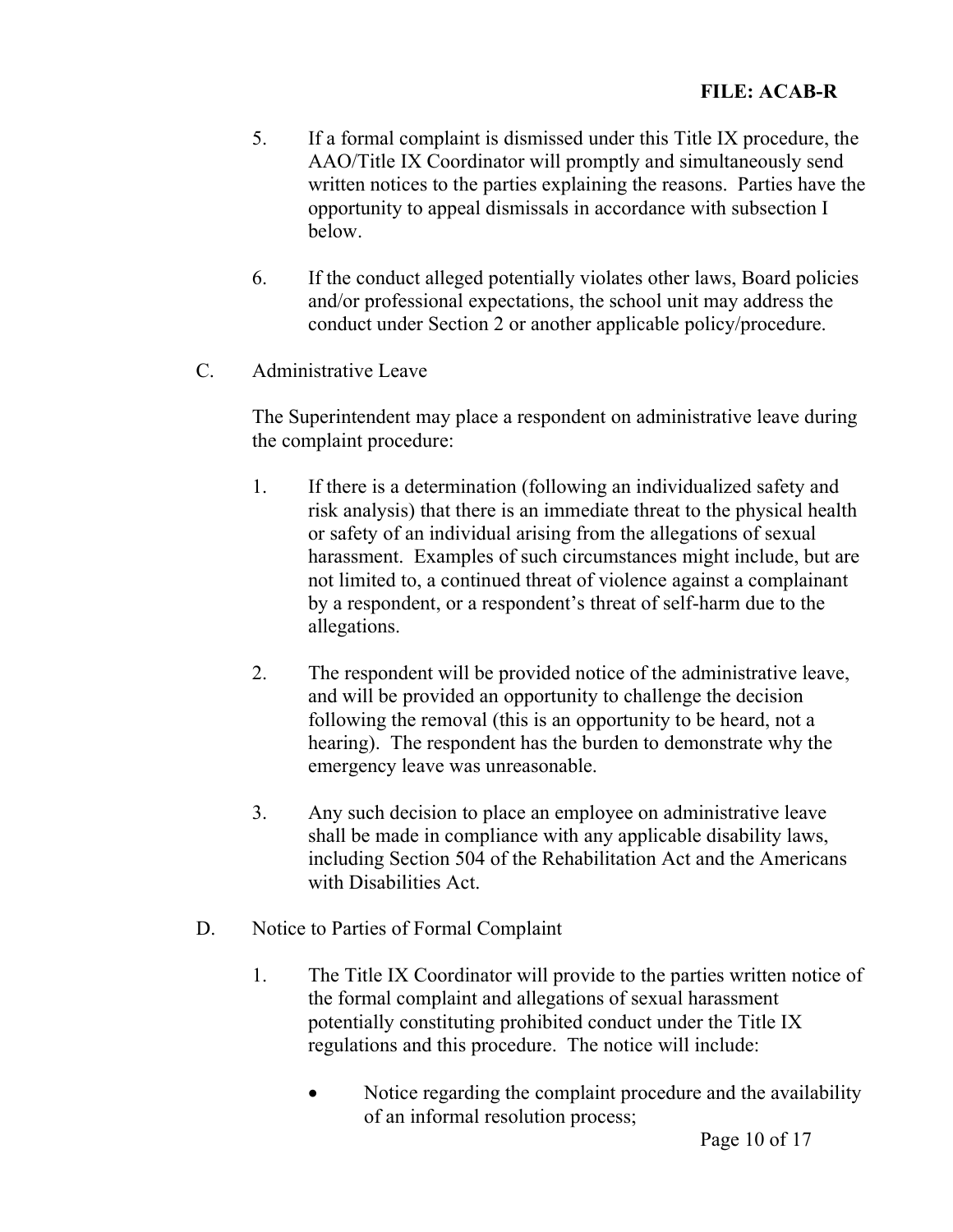- Sufficient details known at the time (including identities of parties, if known; the conduct alleged; and the date and location of the alleged incident, if known), with sufficient time to prepare before any initial interview (not less than five business days);
- As required by the Title IX regulations, a statement that the respondent is presumed not responsible for the alleged conduct and that a determination of responsibility will be made at the conclusion of the complaint); and that the parties may inspect and review evidence;
- Notice that the parties may each have an advisor of their choice (who may be an attorney), and that the parties may inspect and review evidence;
- Notice that knowingly making false statements or submitting false information during the complaint procedure is prohibited and may result in disciplinary action; and
- Notice of the name of the investigator, with sufficient time (no less than three business days) to raise concerns of conflict of interest or bias.
- 2. If additional allegations become known at a later time, notice of the additional allegations with be provided to the parties.
- 3. The AAO/Title IX Coordinator will discuss supportive measures with each party and implement such measures as appropriate.
- E. Informal Resolution Process

After a formal complaint has been filed, and if the AAO/Title IX Coordinator believes the circumstances are appropriate, the AAO/Title IX Coordinator may offer the parties the opportunity to participate in an informal resolution process to resolve the complaint without completing the investigation and determination process. Informal resolutions cannot be used to resolve a formal complaint where a student is the complainant and the respondent is an employee.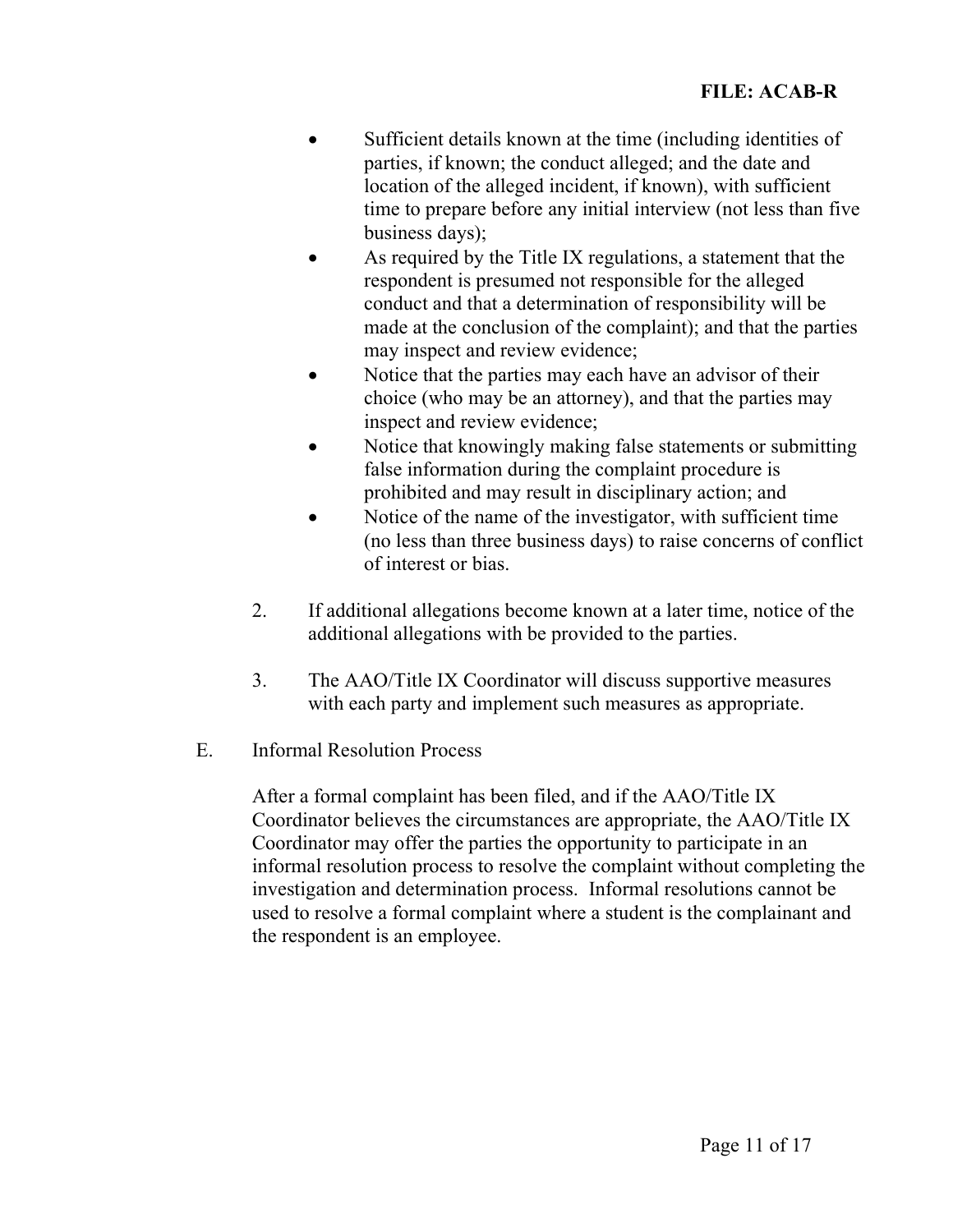Informal resolutions can take many forms, depending on the particular case. Examples include, but are not limited to, facilitated discussions between the parties; restorative justice; acknowledgment of responsibility by a respondent; apologies; disciplinary actions against a respondent or a requirement to engage in specific services; or supportive measures. Both parties must voluntarily agree in writing to participate in an informal resolution process, and either party can withdraw from the process at any time. The Superintendent must agree to the terms of any informal resolution reached between the parties. If an informal resolution agreement is reached, it must be signed by both parties and the school unit. Any such signed agreement is final and binding according to its terms.

If an informal resolution process does not resolve the formal complaint, nothing from the informal resolution process may be considered as evidence in the subsequent investigation or determination.

- F. Investigation
	- 1. The complaint will be investigated by a trained internal or external individual designated by the Superintendent and AAO/Title IX Coordinator. Any complaint about an employee who holds a supervisory position shall be investigated by a person who is not subject to that supervisor's authority. Any complaint about the Superintendent should be submitted to the Chair of the Board, who should consult with legal counsel concerning the handling and investigation of the complaint.
	- 2. The investigator shall consult with the AAO/Title IX Coordinator as agreed during the investigation process.
	- 3. If the complaint is against an employee of the school unit, rights conferred under an applicable collective bargaining agreement shall be applied, to the extent they do not conflict with the Title IX regulatory requirements.
	- 4. Privacy rights of all parties to the complaint shall be maintained in accordance with applicable state and federal laws.
	- 5. The investigator will:
		- a. Meet with each party after they have received appropriate notice of any meeting and its purpose, with sufficient time to prepare.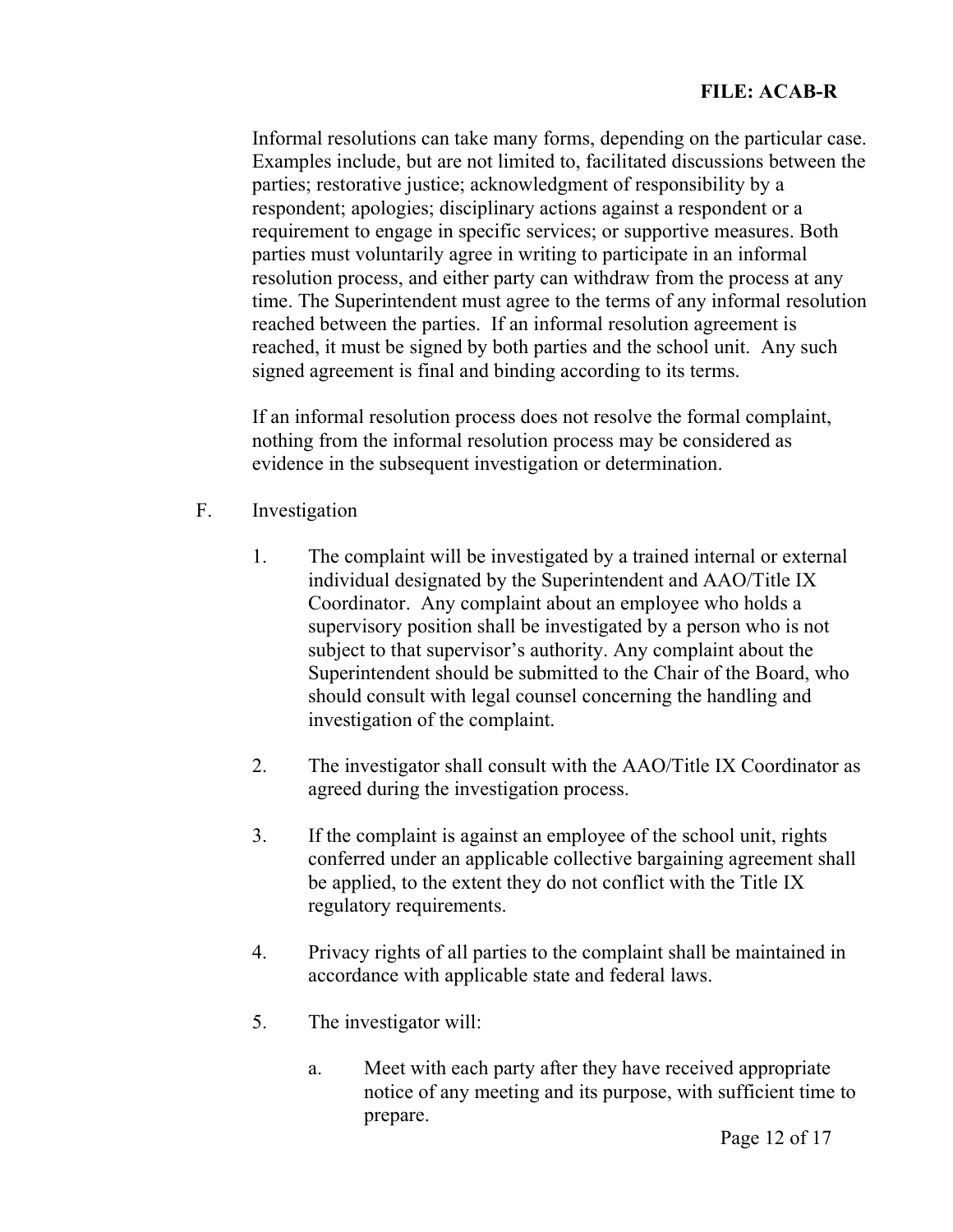- b. Allow parties to have their advisor at all meetings related to the complaint, although advisors may not speak on behalf of a party or interfere with the process.
- c. Allow parties a reasonable opportunity to identify witnesses and submit favorable and unfavorable evidence.
- d. Interview witnesses and conduct such other activities that will assist in ascertaining facts (site visits, review of documents, etc.).
- e. Consider evidence that is relevant and directly related to the allegations in the formal complaint.
- f. During the course of the investigation, provide both parties with an equal opportunity to inspect and review any evidence that is obtained in the investigation that is directly related to the allegations in the formal complaint (including evidence which the school unit does not intend to rely upon in reaching a determination of responsibility), and favorable and unfavorable evidence.
- g. Prior to completion of the investigation report, provide each party and advisor (if any) the evidence subject to inspection and review, and provide the parties with ten business days to submit a written response.
- h. Consider the parties' written responses to the evidence prior to completing the investigation report.
- i. Create an investigative report that fairly summarizes relevant evidence and send the report to the parties and advisors (if any), for their review and written responses within ten business days of receipt.
- j. After receipt of the parties' written responses (if any), forward the investigation report and party responses to the assigned decision maker.
- 6. The investigation shall be concluded within 40 business days if practicable. Reasonable extension of time for good reason shall be allowed.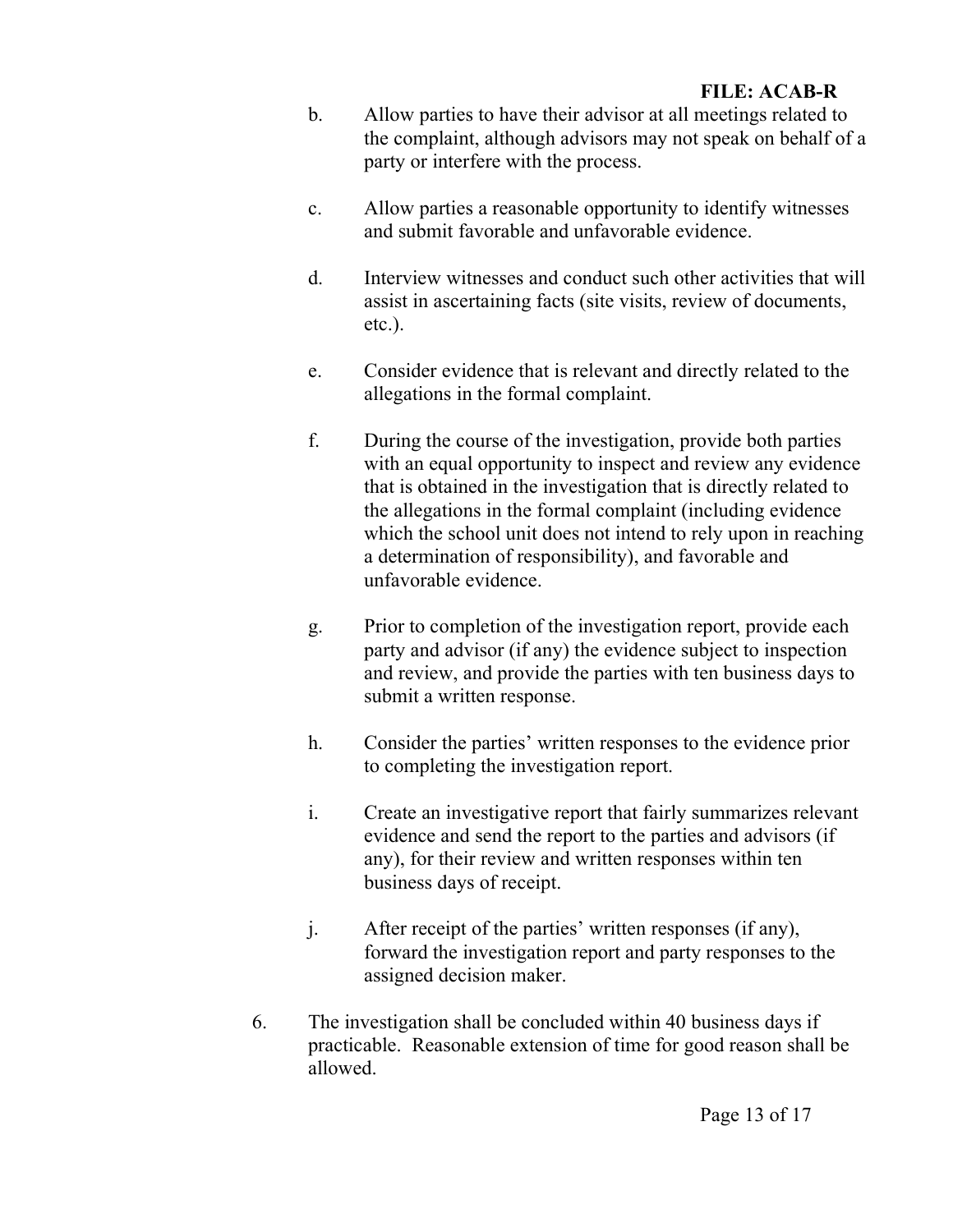- G. Determination of Responsibility
	- 1. The decision maker shall provide the parties with the opportunity to submit written, relevant questions that the party wants asked of another party or witness within five calendar [or business] days of when the decision maker received the investigation report and party responses.
		- a. The decision maker shall explain to a party proposing questions if the decision maker excludes a question as not relevant.
	- 2. Each party shall be provided the opportunity to review the responses of another party and/or witness, and to ask limited written follow-up questions within five business days of receiving the answers.
	- 3. Each party will receive a copy of the responses to any follow-up questions.
	- 4. The decision maker shall review the investigation report, the parties' responses and other relevant materials, applying the preponderance of the evidence standard ("more likely than not").
	- 5. The decision maker shall issue a written determination, which shall include the following:
		- a. Identification of all the allegations potentially constituting sexual harassment as defined in the Title IX regulations and this policy;
		- b. A description of the procedural steps taken from receipt of the formal complaint through the determination, including notifications to the parties, interviews with parties and witnesses, site visits, methods used to gather other evidence, and meetings held;
		- c. A determination regarding responsibility as to each allegation and findings of fact supporting the determinations;
		- d. A statement of, and rationale for, the result as to each allegation, including a determination regarding responsibility, any disciplinary sanctions the school unit imposes on the respondent, and whether remedies designed to restore or preserve equal access to the school unit's programs and activities will be provided to the complainant;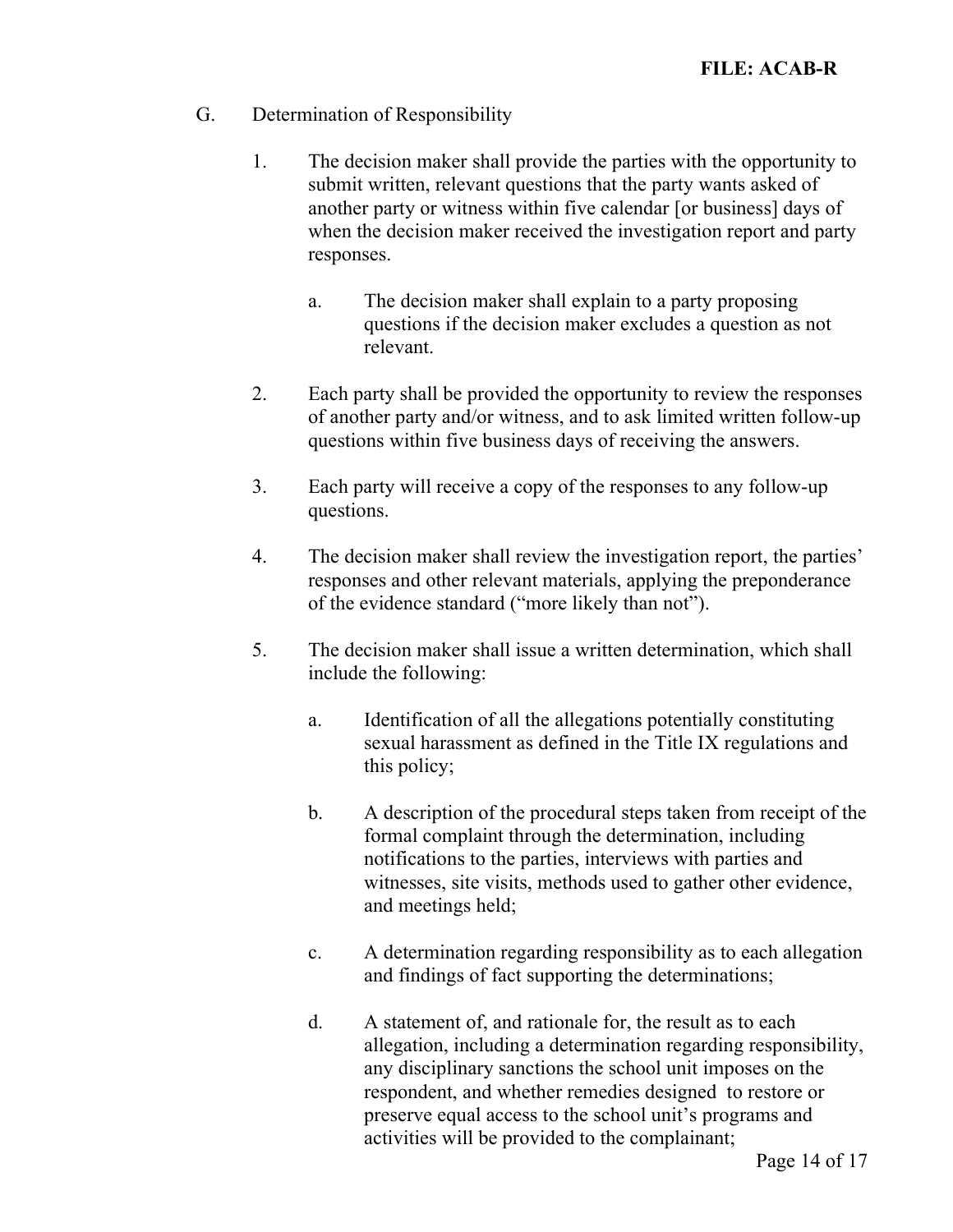- e. The school unit's appeal procedure and permissible bases for the parties to appeal the determination.
- 6. The written determination shall be provided to the parties simultaneously. The determination concerning responsibility becomes final either on the date that the school unit provides the parties with the written determination of the results of the appeal, if an appeal is filed, or if an appeal is not filed, the date on which the appeal would no longer be considered timely.
- H. Remedies, Discipline and Other Actions
	- 1. Remedies

Remedies are measures used to ensure that the complainant has equal access to the school unit's education programs and activities following the decision maker's determination. Such remedies may include supportive measures, and may include other appropriate measures, depending upon the determination and the needs of the complainant. The Title IX Coordinator is responsible for implementing remedies and providing any needed assistance to the Complainant.

2. Discipline and Other Actions

The following are examples of the types of disciplinary actions that may be imposed on an employee when there is a determination that they are responsible for one or more violations involving sexual harassment:

- Written warning.
- Probation.
- Demotion.
- Suspension without pay.
- Discharge.

The following are examples of other types of actions that may be imposed on an employee when there is a determination of responsibility:

- Performance improvement plan.
- Counseling.
- **•** Training.
- Loss of leadership/stipend position.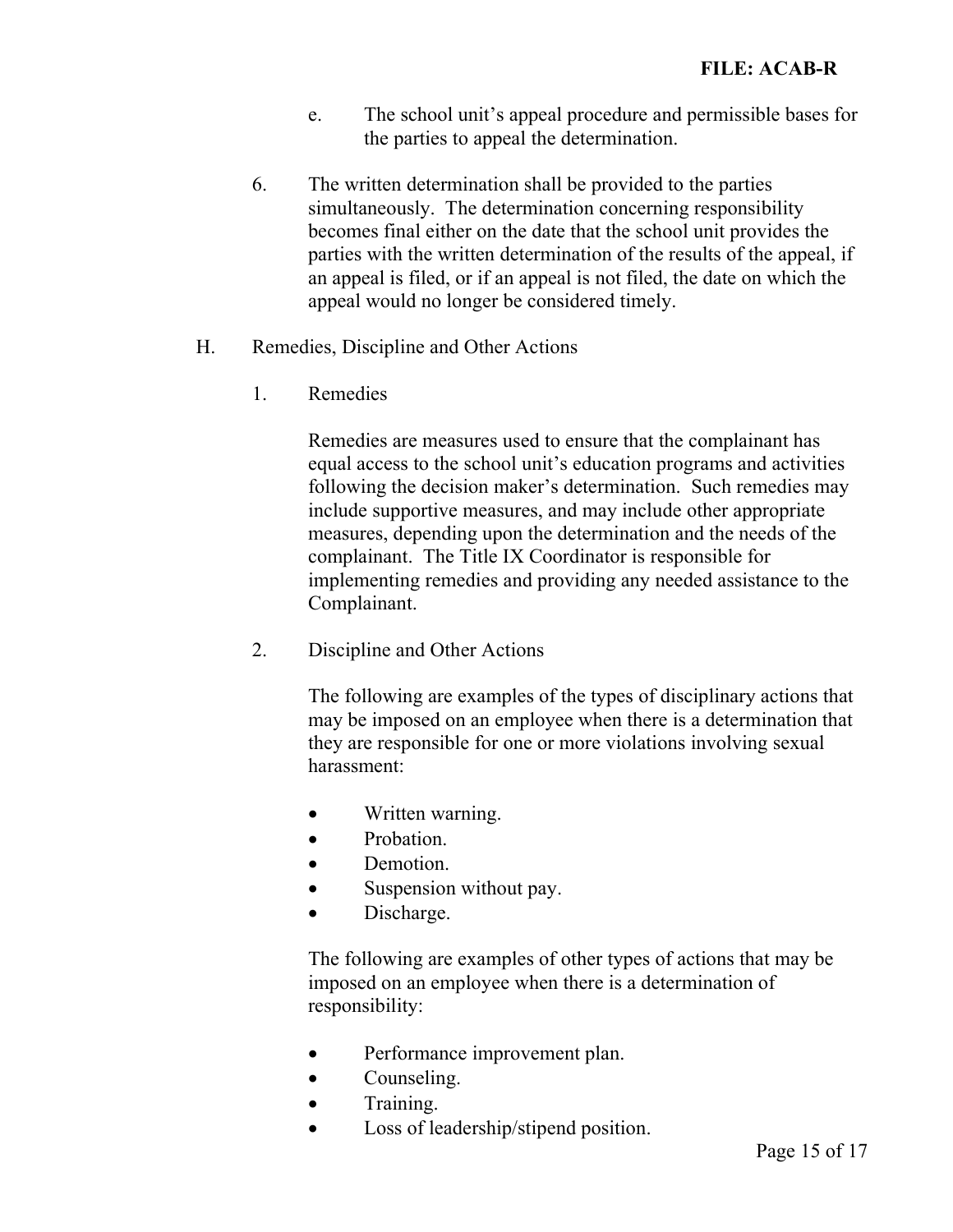# I. Appeals

The parties have the opportunity to appeal a determination regarding responsibility, and from dismissals of formal complaints. Under the Title IX regulations, appeals are allowed on the following grounds:

- 1. A procedural irregularity that affected the outcome of the matter;
- 2. New evidence that was not reasonably available at the time the determination regarding responsibility or dismissal of the formal complaint was made, that could affect the outcome of the matter; or
- 3. The Title IX Coordinator, investigator, or decision maker had a conflict of interest or bias for or against complainants or respondents generally, or the individual complainant or respondent that affected the outcome of the matter.

An appeal must be filed in writing within five business days of receiving the determination, stating the grounds for the appeal and including any relevant documentation in support of the appeal. Appeals submitted after this deadline are not timely and shall not be considered.

- 1. Appeals must be filed with the Superintendent, who will consider the appeal.
- 2. The Superintendent shall conduct an impartial review of the appeal, including consideration of the written record of the matter, and may consult with legal counsel or other school unit officials in making their decision.
- 3. The Superintendent shall issue a written decision describing the result of the appeal and rationale for the result, and provide the written decision simultaneously to the parties. The decision will either deny the appeal; grant the appeal and remand to the decision maker for further consideration; or grant the appeal by revising the disciplinary action(s).
- J. Records

Records in connection with sexual harassment reports and the complaint process shall be maintained for a minimum of seven years.